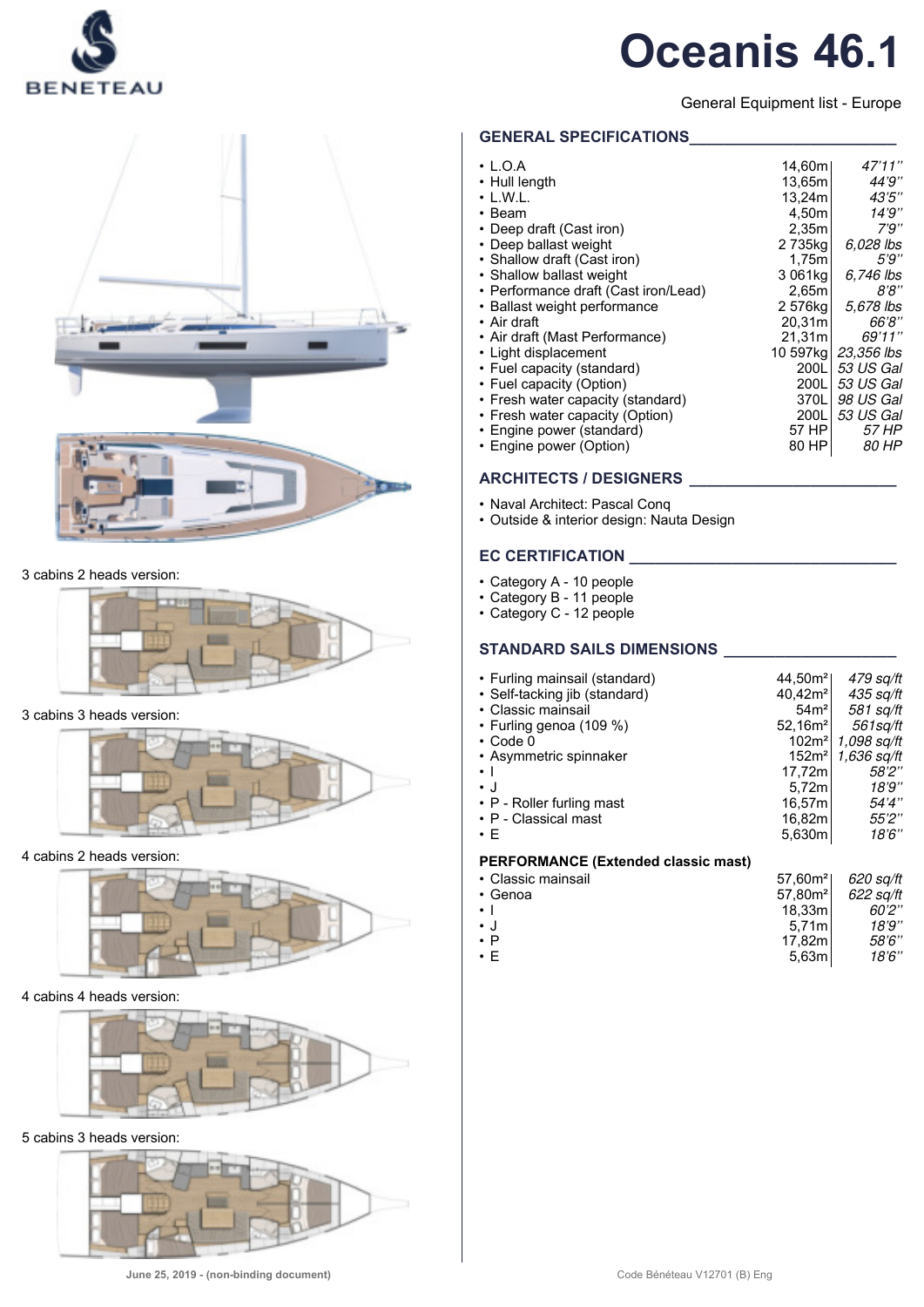

## **STANDARD EQUIPMENT**

### **CONSTRUCTION \_\_\_\_\_\_\_\_\_\_\_\_\_\_\_\_\_\_\_\_\_\_\_\_\_\_\_\_\_\_\_\_\_**

- Design in accordance with European Directive requirements and according to CE certification
- Monolithic polyester contact hull
- Monolithic contact structural counter mould (Fabrics resin) bonded to the hull
- Injected deck construction in glass fiber and Saerform foam sandwich, covered with non-slip diamond pattern
- Cast iron keel fixed with bolts and stainless steel backing plates
- Twin rudders hung with stainless steel stock
- White coloured hull Grey metal hull graphics
- 8 Hull portholes

## **DECK EQUIPMENT\_\_\_\_\_\_\_\_\_\_\_\_\_\_\_\_\_\_\_\_\_\_\_\_\_\_\_\_\_\_\_\_**

#### **RIGGING**

- Anodised aluminium mast, deck stepped with in-mast furling system, 2 Aft swept spreaders
- Anodised aluminium boom
- Cathedral type single-strand stainless steel standing rigging
- Split backstay
- Rigid boom vang with tackle
- Self-tacking jib with on-deck furler
- 2 Stand Up mainsheet blocks on the coachroof
- 1 Self-tacking jib track with traveller
- All lines brought back to the helm stations (except boom topping lift and genoa halyard)
- Complete running rigging: Main halyard, Genoa halyard with cleat on mast, Boom topping lift with cleat on mast, Mainsheet, 1 Selftacking jib sheet
- 6 Clutches
- Halyard covers
- 2 Flag halyards

#### **WINCHES**

- 1 Self tailing winch (H40.2 STA) at each helm station
- 1 Aluminium Speed Grip winch handle
- 2 Winch handle holders

#### **SAILS**

- Furling mainsail Dacron, with UV protection Natural, horizontal cut,
- Self-tacking jib Dacron with UV protection Natural, horizontal cut

#### General Equipment list - Europe

#### **MOORING LINES - MOORING**

- Self-draining chain locker Clench bolt Hatch cover
- Single roller stainless steel bow fitting with offset roller
- 12  $\bar{V}$  1 000 W vertical electrical windlass Remote control
- 4 Aluminium mooring cleats, Length: 400mm /  $15^3/4$ " Stainless steel chafing plate

### **SAIL LOCKER**

- Access by polyester cover, Passage width:  $65 \times 50$  cm  $/$  2'2"  $\times$  1'8"
- Stainless steel ladder
- Shelving unit

#### **SAFETY ON DECK**

- 1 Open stainless steel pulpit
- 2 Stainless steel pushpits
- 2 Stainless steel handrails on coachroof
- 1 Lifebuoy support bracket
- Welded ring on pushpit for flag • Double guard lines and stainless steel stanchions, 650mm / 2' 2''
- Emergency ladder on pushpit

#### **COCKPIT**

- Self-draining cockpit
- 1 Watertight compartment under cockpit benches & 1 Wet locker
- 1 Locker in cockpit bottom
- 1 Gas compartment under port helmsman seat
- Natural solid wood slatted cockpit benches
- Solid wood slatted helm seats with starboard storage locker
- Foldaway helmsman foot chock
- 2 Steering wheel consoles: Stainless steel steering wheels (900mm diameter  $12'11'$ ) - Anthracite leather covering - Steering gear at the helm station - Steering line transmission system - Stainless steel handrail
- 2 Deck access for emergency tiller
- 1 Emergency tiller
- 1 Steering compass on the cockpit table
- Engine throttle and control panel on starboard
- Cockpit table, stainless steel support, 2 wooden flaps, lighting, 4 cupholders, stainless steel handrail, BIB storage
- 1 Cockpit shower with mixer tap
- 1 PMMA companionway door in 2 removable parts Sliding hatch made of PMMA

#### **SWIM PLATFORM / STERN DECK**

- Fully opening transom, convertible to bathing platform (2,65m x 0,80m / 8'8'' x 2'7'')
- Intermediate cockpit access step
- Manual control opening
- Natural solid wood decking on swim platform
- 1 Stainless steel, removable bathing ladder with dedicated stowage in the cockpit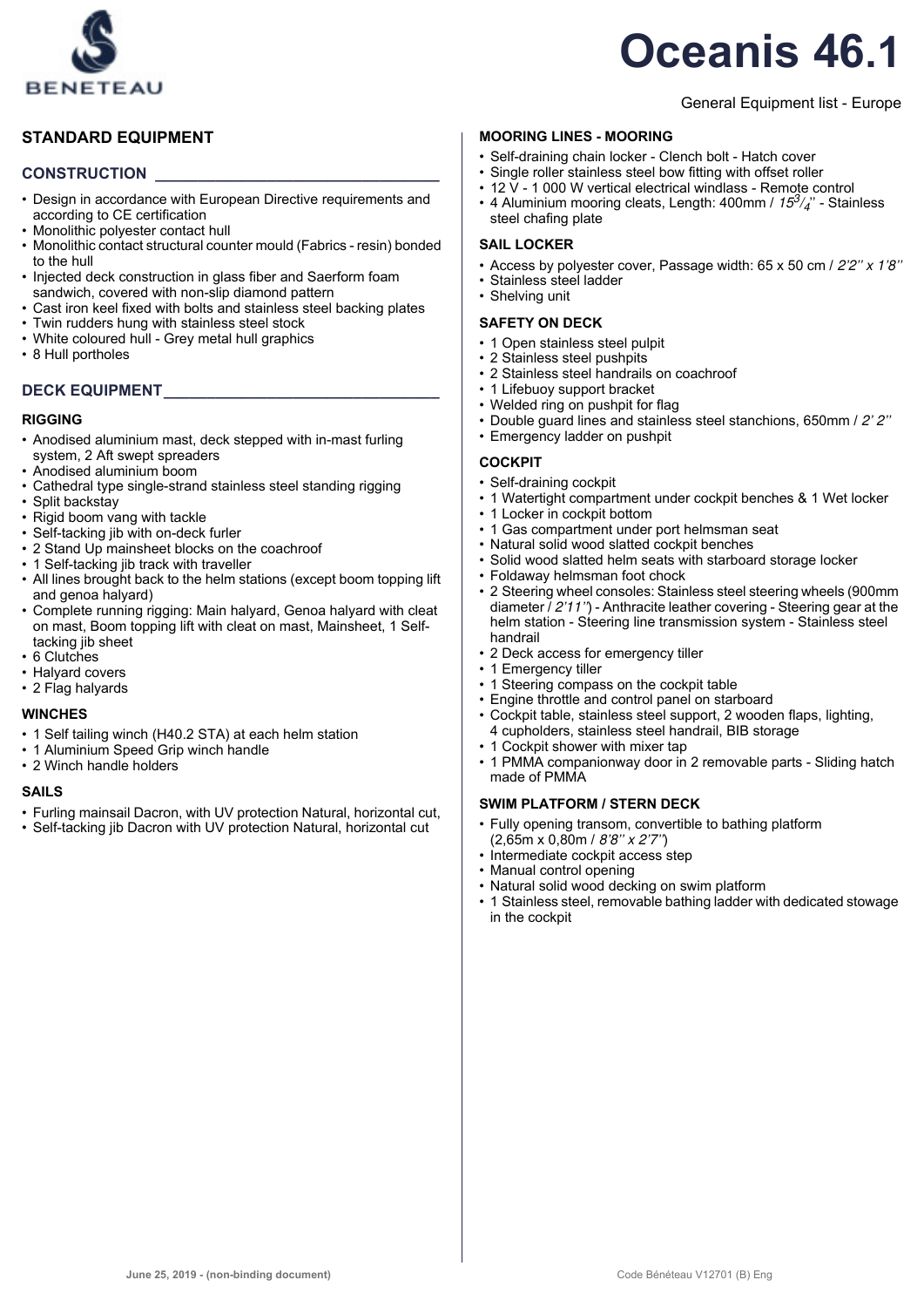

## General Equipment list - Europe

## **INTERIOR**

- Alpi walnut woodwork
- Rovere Aleve type laminated floorboards
- Interior cushions in cloth
- Padded lining in saloon (Beige)
- Mattresses in the cabins, HR35kg/m3 foam

## **Standard version: 3 cabins 2 heads version**



#### **COMPANIONWAY**

Headroom: 1,98m / 6'6''

- Wooden saloon companionway with moulded wood suspended steps with non-slip surface
- 1 Stainless steel handrail with anthracite leather sheathing (to port)

### **SALOON - STARBOARD**

Headroom: 2,01m / 6'7''

- U shaped saloon bench
- Saloon table wooden top
- Central seat facing the table, without backrest
- Mirror on bulkhead, at base of companionway
- Storage under bench seats
- Bookshelf against forward bulkhead
- 1 Electrical panel for access to electrical connections (To starboard)
- 2 Hull portholes
- 2 Coaming glazing
- 2 Opening deck hatches with mosquito screen/blinds

## **CHART TABLE & SOFA - PORT**

Headroom: 1,94m / 6'4''

- Table with storage- moulded wood fiddle Laminated covering
- Meridian function seat facing the saloon
- 1 Flexible and swivelling reading light
- 2 USB sockets
- 1 Hull porthole

#### **GALLEY - PORT**

- Headroom: 1,94m / 6'4''
- L-shaped galley
- Work top in Clay compact with Corian fiddles
- Stainless steel sink 2 rectangular basins 1 Mixer tap with hot/cold water under pressure - Clay compact sink cover with cutting board function on back
- 1 Gas cooker 2 burners Stainless steel oven on gimbal Stainless steel protection handrail
- 1 85 litre ice box, top opening (without refrigeration unit)
- 1 130 litre refrigerator (12V), front opening
- Fitted lockers and closed shelving
- Bin under sink
- Low unit: 1 Drawer, 2 Doors against companionway bulkhead
- 1 Opening portlight with curtains in the coachroof side window
- 1 Hull porthole

### **OWNER'S CABIN**

- Headroom: 1,95m / 6'5''
- Central double bed (2,00m x 1,53m x 1,23m /  $6'7''$  x 5' x 4') • 2 Hanger closets, Open storage compartment along the hull.
- 6 Upper lockers, 1 Drawer under the bed
- 1 Storage locker either side of the bed
- 2 Night tables
- 2 Flexible and adjustable bedside lamps
- 2 USB sockets
- 2 Flush deck hatches with mosquito screen/blind
- 2 Hull portholes with sliding blind

#### **2 PRIVATE HEADS:**

Headroom: 1,93m / 6'4''

to port:

- Manual toilet
- 1 50 L / 13 US Gal rigid holding tank
- 1 Polyester basin Mixer tap
- 1 Cabinet Mirror
- Toilet accessories
- 1 Deck hatch with mosquito screen/blind
- To starboard:
- Shower with wooden seat, white polyester shower base
- 2 storage closets
- 1 Deck hatch with mosquito screen/blind
- Basin with mixer tap

#### **PORT AFT CABIN**

- Headroom: 1,92m / 6'4''
- 1 Double bed (2,05m x 1,40m / 6'9'' x 4'7'')
- 1 Hanging locker 2 Cupboards 1 Cubby hole locker
- 1 Bed access sideboard
- 2 flexible and multi-directional reading lights at bedhead
- 2 USB sockets
- 1 Hull porthole with sliding blind
- 1 Cockpit opening window with curtain under cockpit seats
- 1 Fixed cockpit window with curtain on the coaming

## **STARBOARD AFT CABIN**

Headroom: 1,92m / 6'4''

- 1 Double bed (2,05m x 1,40m / 6'9'' x 4'7'')
- 2 Cupboards 1 Cubby hole locker
- 1 Bed access sideboard
- 2 flexible and multi-directional reading lights at bedhead
- 2 USB sockets
- 1 Hull porthole with sliding blind
- 1 Cockpit opening window with curtain under cockpit seats
- 1 Fixed cockpit window with curtain on the coaming

## **AFT HEAD - STARBOARD**

Headroom: 1,92m / 6'4''

- Access from the saloon or the starboard aft cabin<br>• Senarate shower Self-draining storage bin 1 Min
- Separate shower Self-draining storage bin 1 Mixer tap White polyester shower base

• 2 Opening ports on coaming with curtains on side windows

- 1 Manual toilet
- 1 64 L / 17 US Gal rigid holding tank
- 1 Polyester basin 1 Hot/cold water mixer tap
- 1 Cabinet + Storage space under the basin
- 2 Mirrors • Toilet accessories

**June 25, 2019 - (non-binding document)** Code Bénéteau V12701 (B) Eng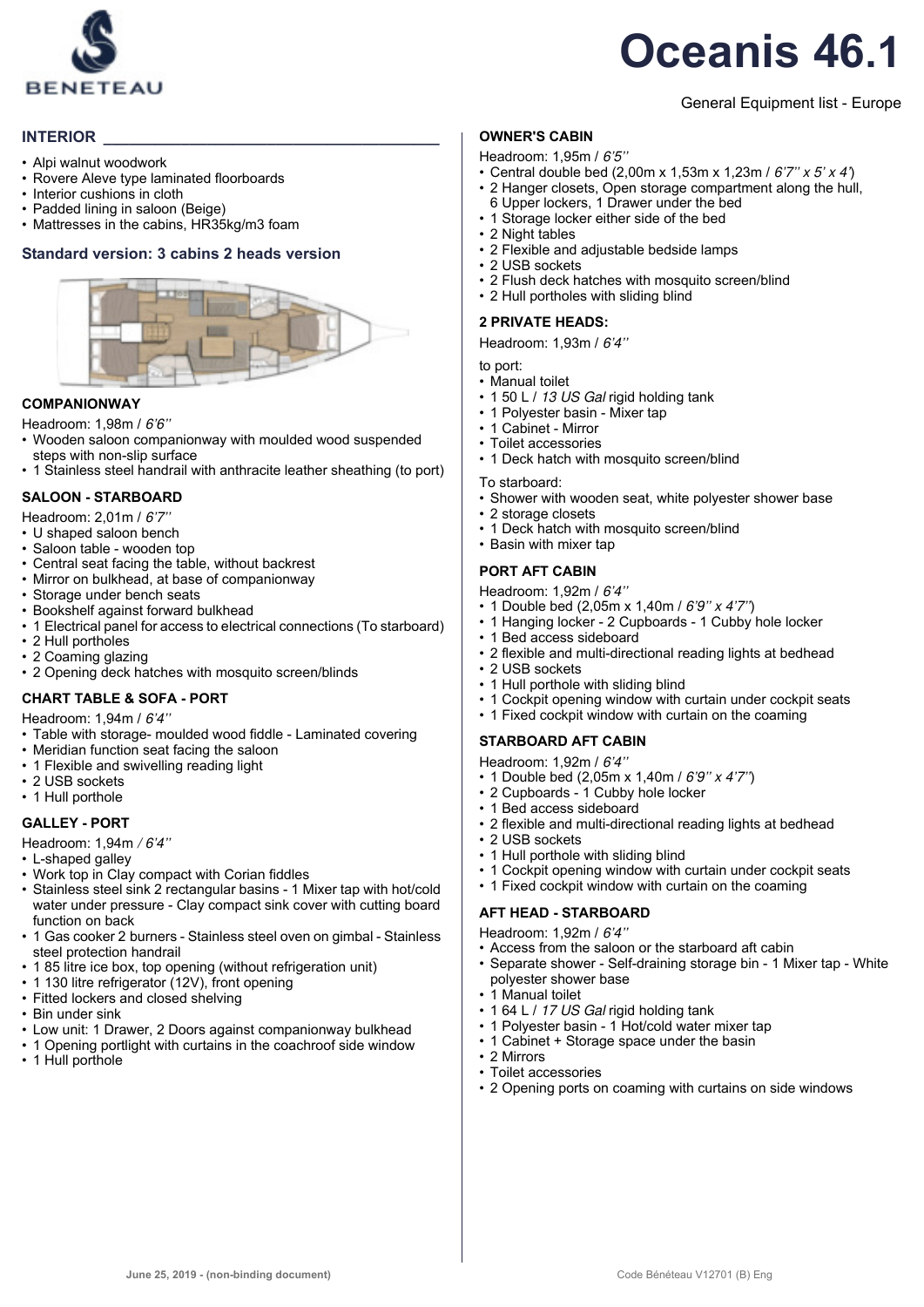

### General Equipment list - Europe

#### **3 cabins 3 heads version**



Large lengthways galley facing the saloon instead of the starboard sofa.

Central unit against central seat, backrest function. The starboard aft cabin hanging locker is reduced.

#### **AFT HEAD - PORT**

- Access from the saloon or the aft cabin
- 1 Manual toilet
- 1 64 L / 17 US Gal rigid holding tank
- 1 Polyester basin 1 Hot/cold water mixer tap
- 2 Mirrors
- Toilet accessories
- 1 Opening portlight with curtains in the coachroof side window

#### **LENGTHWAYS GALLEY COUNTER**

- Work top in Clay compact with Corian fiddles
- Stainless steel sink 2 rectangular basins 1 Mixer tap with hot/cold water under pressure - Clay compact sink cover with cutting board function on back
- 1 Gas cooker 2 burners Stainless steel oven on gimbal Stainless steel protection handrail
- 1 85 litre ice box, top opening (without refrigeration unit)
- 1 130 litre refrigerator (12V), front opening
- 3 Closed high shelves, 1 High open cubby hole locker
- Bin with access on the work top
- 1 Lower unit: 3 Storage drawer
- 1 Low unit: 1 Drawer 1 Door
- 1 Opening portlight with curtains in the coachroof side window
- 1 Hull porthole

#### **4 cabins 2 heads version**



The starboard head of the standard version is replaced by a cabin with bunk beds:

- Headroom: 1,92m / 6'4''
- 2 Bunk beds: Top bunk (2,04m x 0,67m 0,53m / 6'8'' x 2'2'' 1'9'') Bottom bunk (2,00m x 0,60m - 0,42m / 6'7" x 2' - 1'5")
- Storage
- 1 Opening porthole with curtain

#### **4 cabins 4 heads version**



The saloon is unchanged. The cabins and heads are identical to version 3 cabins, 3 heads.

Forward: 2 cabins each with their private head.

#### **5 cabins 3 heads version**



The starboard head of the standard version is replaced by a cabin with bunk beds:

- Headroom: 1,92m / 6'4''
- 2 Bunk beds: Top bunk (2,04m x 0,67m 0,53m / 6'8'' x 2'2'' 1'9'') Bottom bunk (2,00m x 0,60m - 0,42m / 6'7" x 2' - 1'5")
- Storage
- 1 Opening porthole with curtain

#### **2 SYMMETRICAL FORWARD CABINS**

Headroom: 1,95m / 6'5''

- 1 Double bed (2m x 1,40m x 0,80m / 6'7'' x 4'7'' x 2'7'')
- 1 Hanging locker 2 Closed high shelves, 2 Open cubbyholes, 1 Drawer under the bed
- 1 Swivelling reading light
- 1 Deck hatch with mosquito screen/blind
- 1 Hull porthole with sliding blind
- 2 USB sockets
- Access door to the head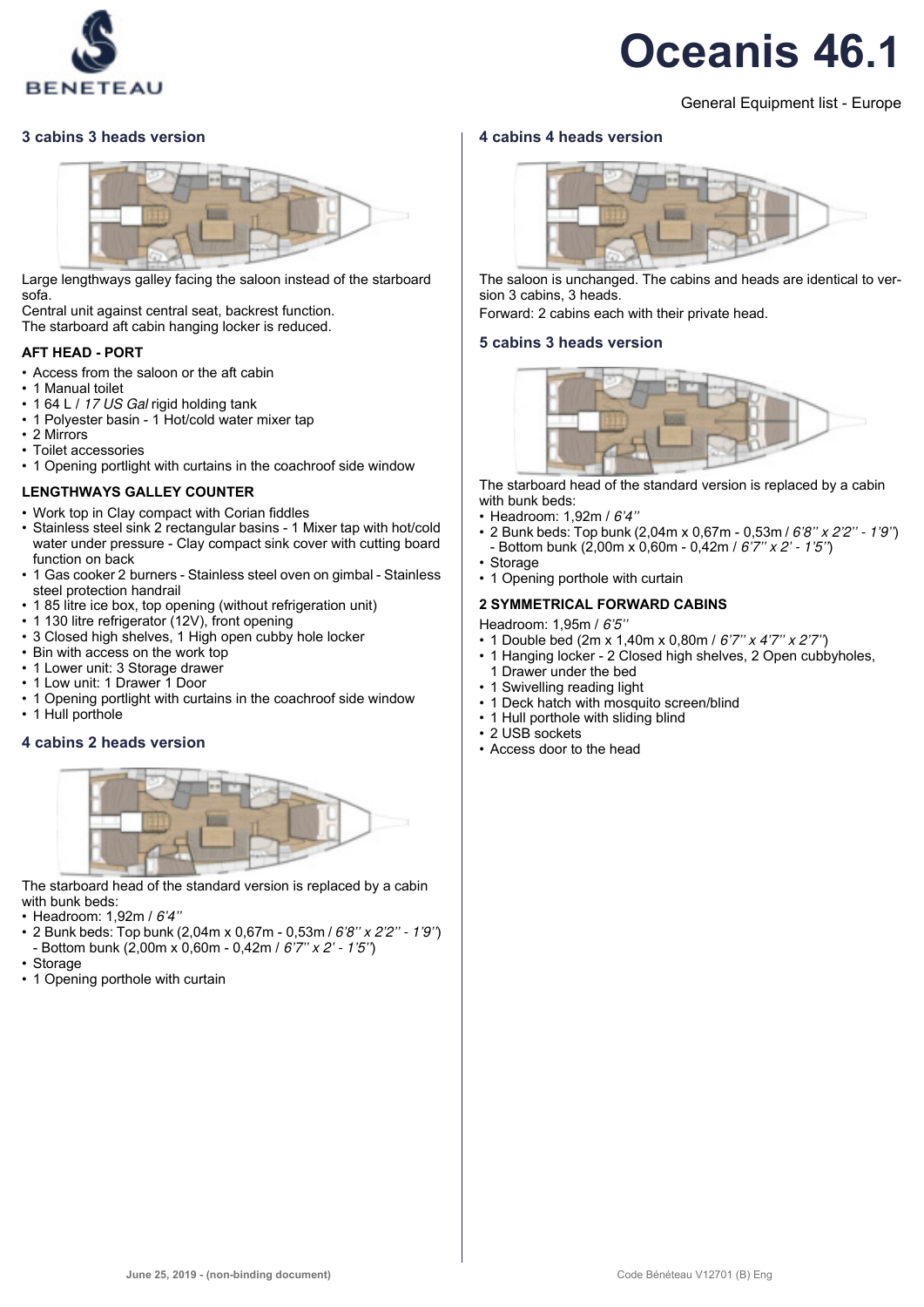

## **ENGINE \_\_\_\_\_\_\_\_\_\_\_\_\_\_\_\_\_\_\_\_\_\_\_\_\_\_\_\_\_\_\_\_\_\_\_\_\_\_\_\_\_\_\_\_\_\_\_\_\_\_\_\_\_\_\_\_\_\_\_\_\_\_\_\_\_\_\_\_\_\_\_\_\_\_\_\_\_\_\_\_\_\_\_\_\_\_\_\_\_\_\_\_\_\_**

- Engine Yanmar Diesel:
- 57 HP/57 HP, Common Rail (standard)
- 80 HP/80 HP, Common Rail (Option)
- Engine control at the starboard helm station Control panel
- Engine compartment: Soundproofing foam Ventilation: 3 air intakes and 1 forced air outlets
- 1 Alternator 12 V / 125 Ah
- 1 Rotomoulded diesel tank 200 L / 53 US Gal (under starboard aft berth) Electronic gauge Low level alarm 1 Deck filler
- Filters: Seawater Diesel Water separator
- Fixed three blades propeller
- 1 Engine access through companionway (opening with 2 gas struts) 2 Engine access through aft cabins

#### **ELECTRICITY**

- 12V circuit
- 2 service batteries (120 Ah) 1 Engine battery (120 Ah)
- 1 Power distributor
- 12 V Electrical panel (Fuses Voltmeter Water gauge Fuel gauge Battery warning Fuel warning Water warning)
- 3 230V Sockets
- 9 USB sockets
- 1 Shore power socket (230V)
- Lighting: Overhead lights Reading lights Reading light, flexible and multi-directional
- LED navigation lights: 1 Masthead light 1 Steaming light 1 Anchor light on masthead
- Wire runs for option cables

#### **PLUMBING \_\_\_\_\_\_\_\_\_\_\_\_\_\_\_\_\_\_\_\_\_\_\_\_\_\_\_\_\_\_\_\_\_\_\_\_\_\_\_\_\_\_\_\_\_\_\_\_\_\_\_\_\_\_\_\_\_\_\_\_\_\_\_\_\_\_\_\_\_\_\_\_\_\_\_\_\_\_\_\_\_\_\_\_\_\_\_\_\_\_\_**

- 1 Rotomoulded freshwater tank 330 L / 87 US Gal, under berth in forward cabin 1 Deck filler
- Pressurised electric water pump Expansion tank Inline filter
- 40 L / 11 US Gal Electric water heater (engine use)
- 1 Rigid black water holding tank for each WC
- Electrical shower drain pumps
- 1 Electric bilge pump
- 1 Manual bilge pump

#### **GAS \_\_\_\_\_\_\_\_\_\_\_\_\_\_\_\_\_\_\_\_\_\_\_\_\_\_\_\_\_\_\_\_\_\_\_\_\_\_\_\_\_\_\_\_\_\_\_\_\_\_\_\_\_\_\_\_\_\_\_\_\_\_\_\_\_\_\_\_\_\_\_\_\_\_\_\_\_\_\_\_\_\_\_\_\_\_\_\_\_\_\_\_\_\_\_\_\_**

- 1 Box for 2 gas bottles in the cockpit (Diameter: 0.28m/ 11" x Height: 0.44m/ 1'5")
- Regulator and safety tap
- Gas leak detector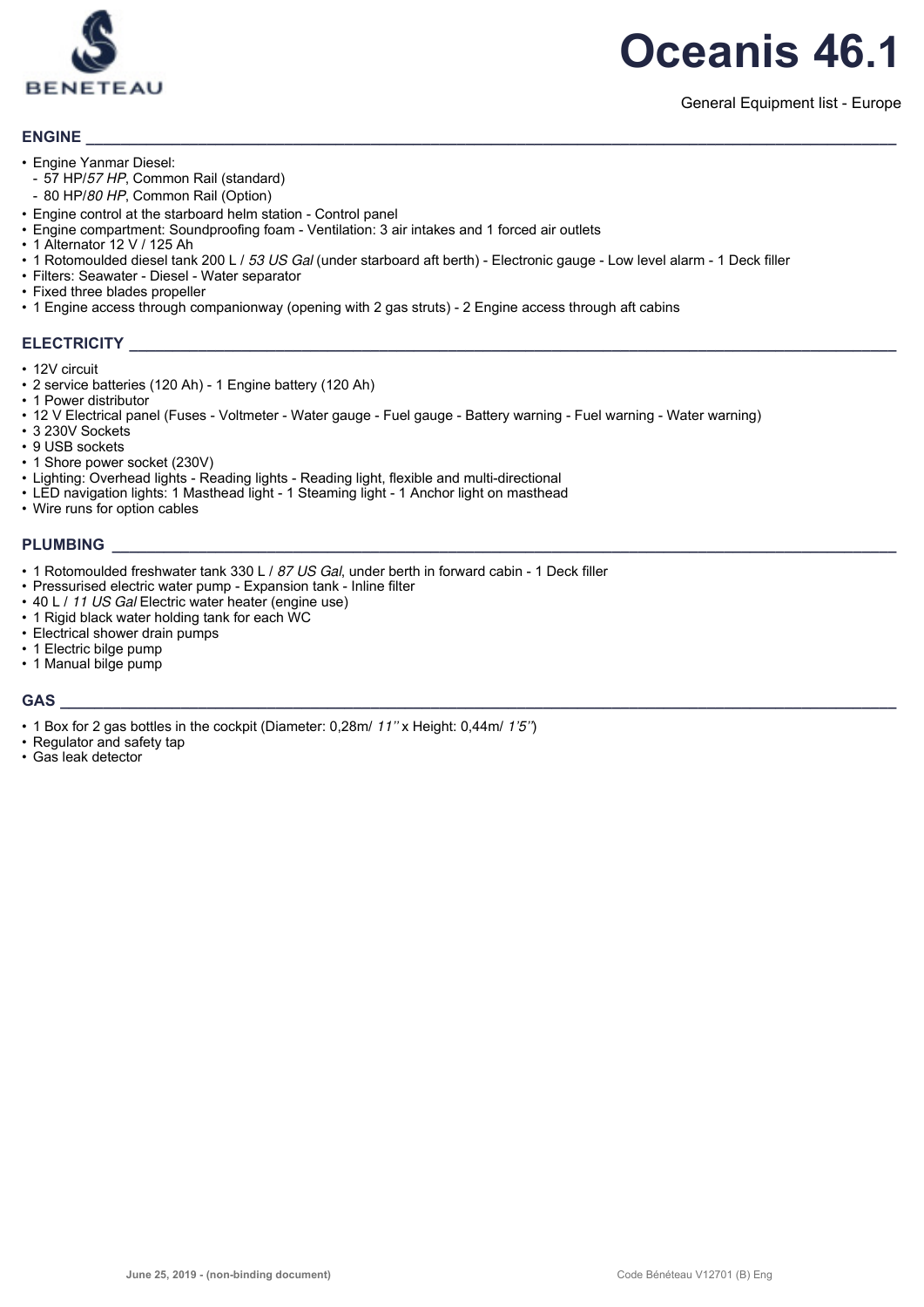

## **TRIM LEVEL & PACKS**

#### **COMFORT TRIM LEVEL**

- Cockpit bench extensions + 2 halyard bags below
- HiFi: Fusion + Interior loudspeakers & Waterproof exterior speakers
- Saloon & Galley: LED indirect lighting
- Galley: Stainless steel cooker 2 burner oven/grill on gimbal
- Galley: Refrigeration system, 12 V, in top-opening icebox (for storage below 0°C)
- Galley: Compact sink cover Clay with cutting board
- Yacht Case Tableware
- Upholstery padding (Cabins): Beige
- Battery charge display, Navicolor screen (3,5'')
- 3 Additional 100 ampères service batteries
- 1 Additional 40 ampères battery charger
- AGM Batteries in lieu of standard
- Mosquito screens on portholes

### **ELECTRONICS PACKS: B&G \_\_\_\_\_\_\_\_\_\_\_\_\_\_\_\_\_\_\_\_\_\_\_\_\_\_\_\_\_\_\_\_\_\_\_\_\_\_\_\_\_\_\_\_\_\_\_\_\_\_\_\_\_\_\_\_\_\_\_\_\_\_\_\_\_\_\_\_\_\_\_\_\_\_\_\_**

#### **COASTAL PACK**

- Starboard steering console: 1 Multifunction touchscreen Zeus<sup>3</sup> 7" wide wireless (GPS, Chart plotter, Chart reader Navionics Silver cartography included)
- Windex Windvane
- Wind Sensor (Windvane, Anenometer)
- Sensor (Log, Speedometer, Temperature)
- NAC3 autopilot + Control, on the port console
- Fixed V60 VHF, AIS receiver function
- Protective cover (Cadet Grey):
	- To starboard: Steering wheel & console
	- to port: Steering wheel

#### **OFFSHORE PACK (implies pack Coastal)**

- Port steering console: 1 Multifunction touchscreen Zeus<sup>3</sup> 7" wide wireless (GPS, Chart plotter, Chart reader Navionics Silver cartography included)
- 1 Triton<sup>2</sup> display
- WR10 Wireless autopilot remote control
- PC interface
- Protective cover (Cadet Grey): Steering wheel & console

#### **COASTAL + OFFSHORE PACK - LARGE CONSOLES (requires the bow thruster)**

- XXL consoles to port and starboard
- 1 Multifunction touchscreen Zeus<sup>3</sup> 9", on each console
- Electric engine controls, on the starboard console
- Wind Sensor (Windvane, Anenometer)
- Sensor (Log, Speedometer, Temperature)
- NAC3 autopilot + Control, on the port console
- WR10 Wireless autopilot remote control
- Fixed V60 VHF, AIS receiver function
- 1 Triton² display, on the port console
- PC interface
- Protective cover (Cadet Grey): Steering wheel & console
- Windlass control with chain counter, on the starboard console
- Bow thruster control, on the starboard console

## **FASNET PACK**

## **(requires the First Line pack and makes the Coastal pack obligatory)**

- 3 Mast foot repeaters
- AIS 500
- H50 Wireless VHF set



#### General Equipment list - Europe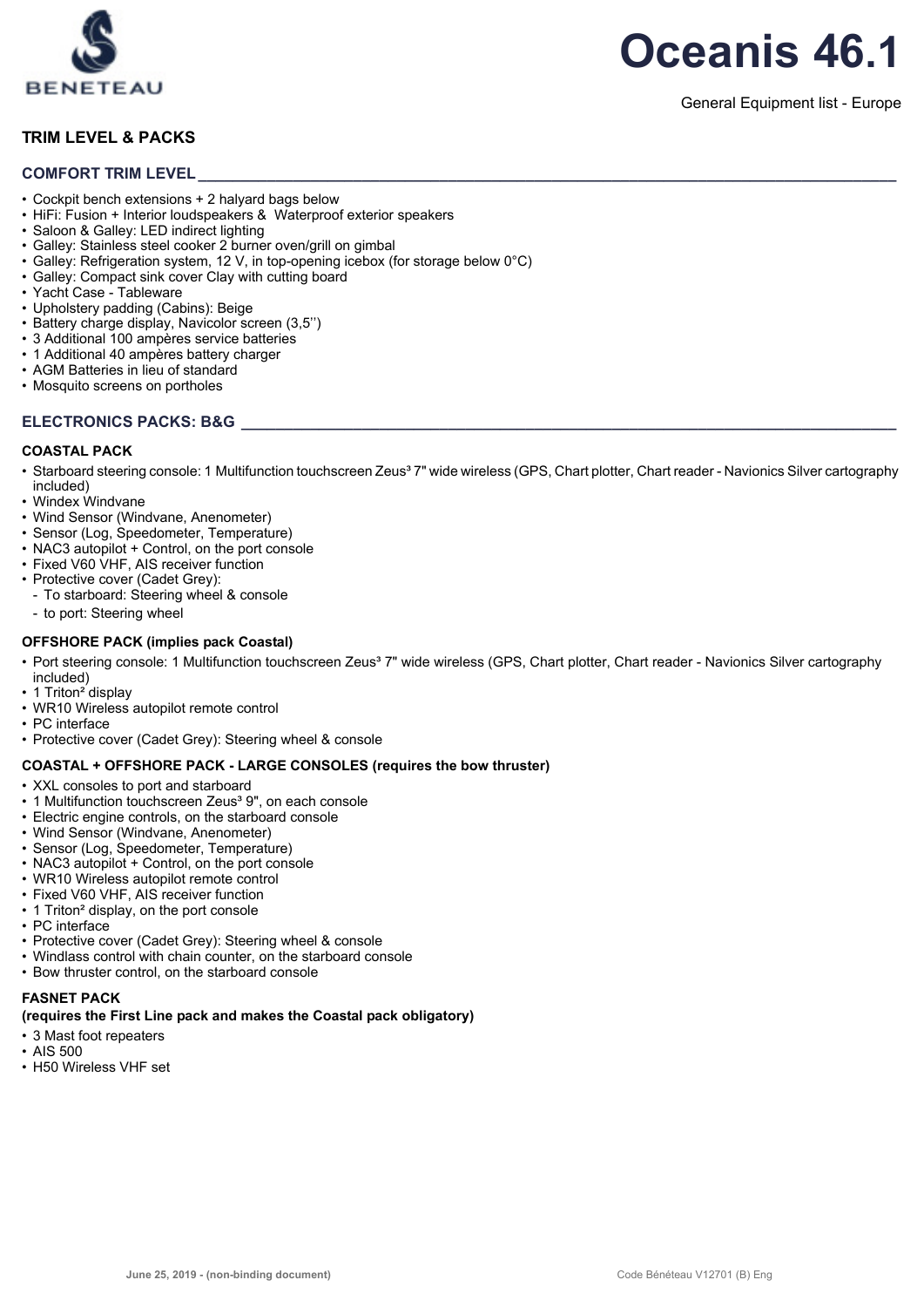

## PERFORMANCE PACK

#### Optional sails (Lite Skin):

Sail surfaces for information: Classic mainsail (58m<sup>2</sup> / 624 sq/ft), Genoa (62m<sup>2</sup> / 667 sq/ft)

#### **FIRST LINE ALU PACK**

- Polyester bowsprit with integrated anchoring gear and bobstay (for Code 0 and asymmetric spinnaker)
- Performance Classical aluminium mast, tappered, (Z Diffusion), 2 Aft swept spreaders (+ 1m / 3'3''). Track + Main sail ball traveller
- Textile hydraulic backstay
- Cathedral type Dyform standing rigging
- Flatdeck genoa furler
- 4 Additional halyard clutches (2 to starboard + 2 to port)
- Performance running rigging, Dyneema (Mainsail, Genoa, Code 0, Asymmetric spinnaker, Halyards)
- German system (Two-way mainsheet at the helm station)
- Harken pulleys upgrade: 12 Black Magic, 8 Element (in lieu of standard)
- Genoa sheet tracks on side decks + Complete genoa rigging (Genoa sheets, Return pulleys)
- Performa winches upgrade (1 Port electric H46.2 STPEH rigging winch (Halyards) + 1 Starboard manual H46.2 STP rigging winch + 2 Manual H50.2 STP genoa sheet winches)
- White composite steering wheels
- First Line hull decoration (red)

#### **FIRST LINE CARBON PACK**

- Polyester bowsprit with integrated anchoring gear and bobstay (for Code 0 and asymmetric spinnaker)
- Performance classical carbon mast, tappered (Axxon), 2 Black anodised aluminium aft swept spreaders (+ 1m / 3'3''). Track (Harken) + Main sail ball traveller
- Textile hydraulic backstay
- Black anodised aluminium boom
- Cathedral type Dyform standing rigging
- Flatdeck genoa furler
- 4 Additional halyard clutches (2 to starboard + 2 to port)
- Performance running rigging, Dyneema (Mainsail, Genoa, Code 0, Asymmetric spinnaker, Halyards)
- German system (Two-way mainsheet at the helm station)
- Harken pulleys upgrade: 12 Black Magic, 8 Element (in lieu of standard)
- Genoa sheet tracks on side decks + Complete genoa rigging (Genoa sheets, Return pulleys)
- Performa winches upgrade (1 Port electric H46.2 STPEH rigging winch (Halyards) + 1 Starboard manual H46.2 STP rigging winch + 2 Manual H50.2 STP genoa sheet winches)
- Black composite steering wheels
- First Line hull decoration (red)

#### $RIGGING$  PACKS

|                                                                                                           | <b>DOWNWIND PACK</b> | <b>UPWIND PACK</b> | DOWNWIND +<br><b>UPWIND PACK</b> |
|-----------------------------------------------------------------------------------------------------------|----------------------|--------------------|----------------------------------|
| • 2 Genoa winches (H50.2 STA)                                                                             |                      |                    |                                  |
| • German system (Two-way mainsheet at the helm station)                                                   |                      |                    |                                  |
| • Polyester bowsprit with integrated anchoring gear and bobstay (for Code 0)<br>and asymmetric spinnaker) |                      |                    |                                  |
| • Symmetrical spinnaker rigging                                                                           |                      |                    |                                  |
| • 2 Additional halyard clutches                                                                           |                      |                    |                                  |
| • Genoa sheet tracks on side decks                                                                        |                      |                    |                                  |
| • Furling Dacron genoa (to replace the standard self-tacking jib)                                         |                      |                    |                                  |

#### CLASSICAL MAST PACK

- Classical  $\frac{9}{10}$  anodised aluminium mast, 2 Spreaders
- Dacron semi Full Batten mainsail
- 2 Additional halyard clutches (to port)
- Lazy Jack and Lazy Bag in Natural colour

#### **TENDER PACK**

- Retractable davits (Max. tender length: 3,10m / 10'2'', Maximum load: 130kg / 287 Ibs)
- Electric inflater / deflater
- Outboard engine bracket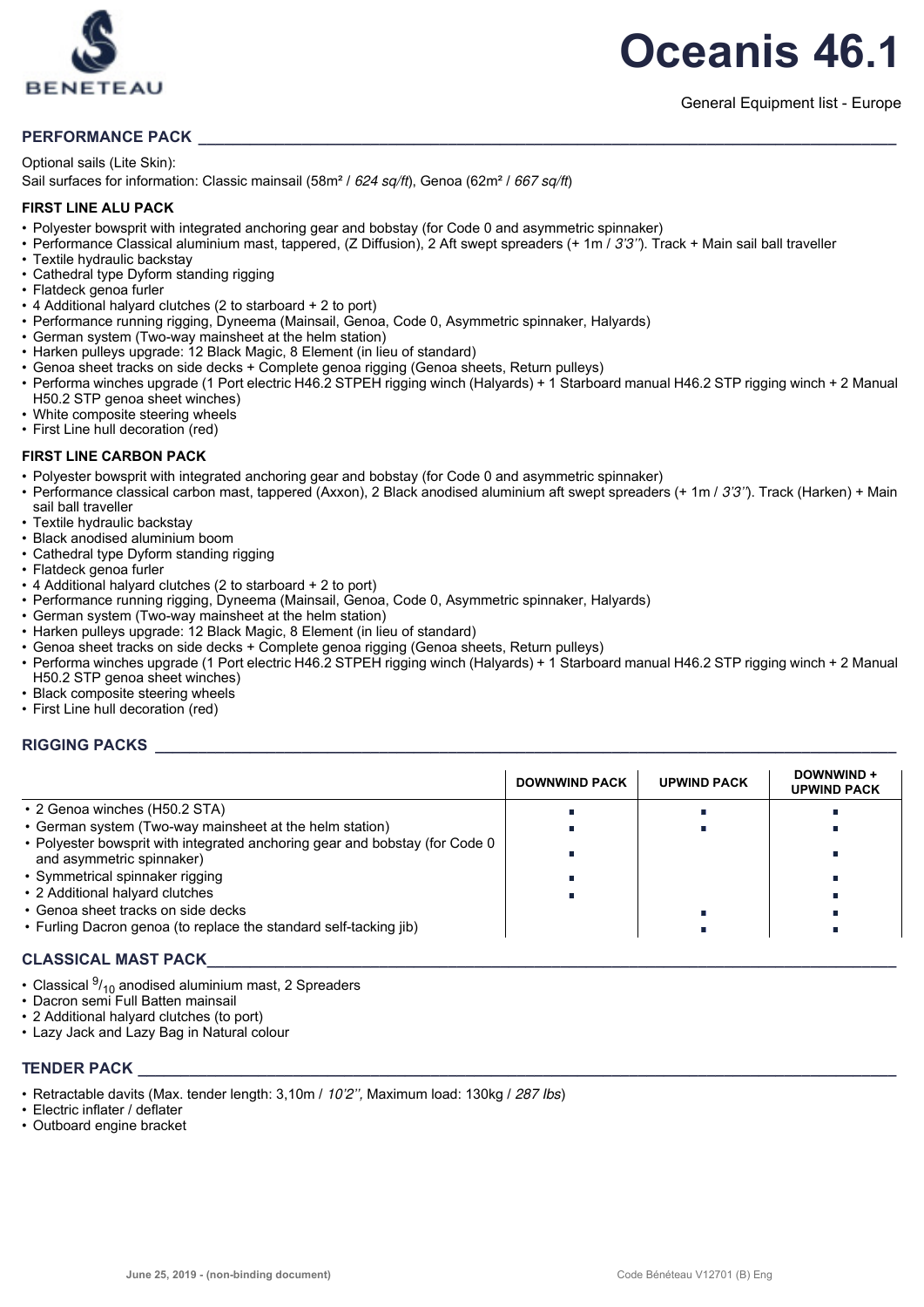

## General Equipment list - Europe

## **HULL - DECK - COCKPIT\_\_\_\_\_\_\_\_\_\_\_\_\_\_\_\_\_\_\_\_\_\_\_\_\_\_\_**

- Blue grey or pearl grey gel-coat (with matching sticker on the halyard covers)
- Solid wood decking on cockpit sole
- Slatted solid wood side decks
- Solid wood decking on sunbeds
- "Luxe" polyester/wood cockpit table + Protective cover (Cadet Grey), Stainless steel handrail, Lighting, Central storage (15L /  $4$  US Gal)
- Refrigeration unit for "Luxe" cockpit table
- Cover for standard cockpit table, Cadet Grey
- Gas cockpit plancha
- "Luxe" coachroof sprayhood, Windows in Extra-Clear, Cadet Grey (2 Versions: with and without mainsail arch)
- "Luxe" bimini, with shading canvas and LED lighting, Cadet Grey (2 Versions: with and without mainsail arch)
- Full cockpit enclosure Cadet Grey
- Sunshade (Roof), Cadet Grey
- Cockpit seats Dolce 51 • Cockpit cushions Dolce 51 with seatbacks + 2 Companionway
- sunbeds with tilting backrests and built-in cup holder
- Tunnel bow thruster + 2 Dedicated batteries (50 Ah 12V) • Retractable bow thruster Quick + 2 Dedicated batteries (50 Ah -
- 12V)
- NOMEN folding aluminium cleats (in lieu of standard)
- Aft fairleads
- 3 folding blades propeller
- White or black composite steering wheels (Incompatible with First Line Pack)
- Complete mooring kit
- Windlass control in cockpit with chain counter
- Outboard engine bracket (Incompatible with Tender Pack)
- Tilting transom remote control
- Shore fresh water supply
- Fresh/sea water pump for deck cleaning
- 1 Additional opening porthole, in the aft cabins (in coaming) • Electric engine controls + Bow thruster control, on the starboard console (only with the 7'' screens)
- Access openings to port and starboard
- Large swimming ladder attached to the aft platform (in lieu of standard)

## **OPTIONS**

#### **NAVIGATION ELECTRONICS: B&G**

- 4G Radar
- Chart table: Zeus<sup>3</sup> 9" wide wireless Multifunction screen
- H50 wireless VHF set
- AIS 500
- Forward Scan Sensor (Forward underwater vision)
- 9'' screen upgrade (with the Offshore pack)

## **RIGGING - SAILS \_\_\_\_\_\_\_\_\_\_\_\_\_\_\_\_\_\_\_\_\_\_\_\_\_\_\_\_\_\_\_\_\_**

- Performance mainsail and genoa: Lite skin, Natural colour UV protection band, Lazy Jack and Lazy Bag in Natural colour, Full batten mainsail
- Mainsail DCX semi full-batten tri-radial cut for classic mast 2 spreaders
- DCX self-tacking furling jib, tri-radial cut, in lieu of standard (compatible with classic mast pack and incompatible with First Line)
- DCX furling genoa 105%, tri-radial cut, UV protective strip, Natural colour, replacing the Dacron self-tacking jib (compatible with standard in-mast roller reefing and air draught, Incompatible with First Line Pack)
- Code 0 with "Top Down" furling system (Incompatible with First Line Pack)
- Hydraulic backstay (for standard low air draft classical mast incompatible with mast with in-mast furling and First Line pack)
- 1 GRP mainsail arch with 2 Stand-Up mainsheet blocks
- Genoa Dacron (I: 16,92m / 55'6''; P: 15,75m / 51'8''; Furling mainsail: 41m<sup>2</sup> / 440 sq/ft; Genoa: 51m<sup>2</sup> / 548 sq/ft)
- Staysail rigging (Halyard sheave with block + Releasable forestay chainplate + 1 Self-tacking staysail sheet)

#### **WINCHES \_\_\_\_\_\_\_\_\_\_\_\_\_\_\_\_\_\_\_\_\_\_\_\_\_\_\_\_\_\_\_\_\_\_\_\_\_\_\_**

- 1 Port electric primary winch H46.2 STAEH (in lieu of standard Incompatible with First Line Pack)
- 1 Starboard electric primary winch H46.2 STAEH (Incompatible with First Line Pack)
- 2 Electric genoa winches H50.2 STAEH + 1 Winch handle (Incompatible with First Line Pack)
- 1 Harken Performa starboard manoeuvre electric winch (implies pack First Line)
- 2 Electric Harken Performa genoa sheet winches H50.2 STP (implies pack First Line)